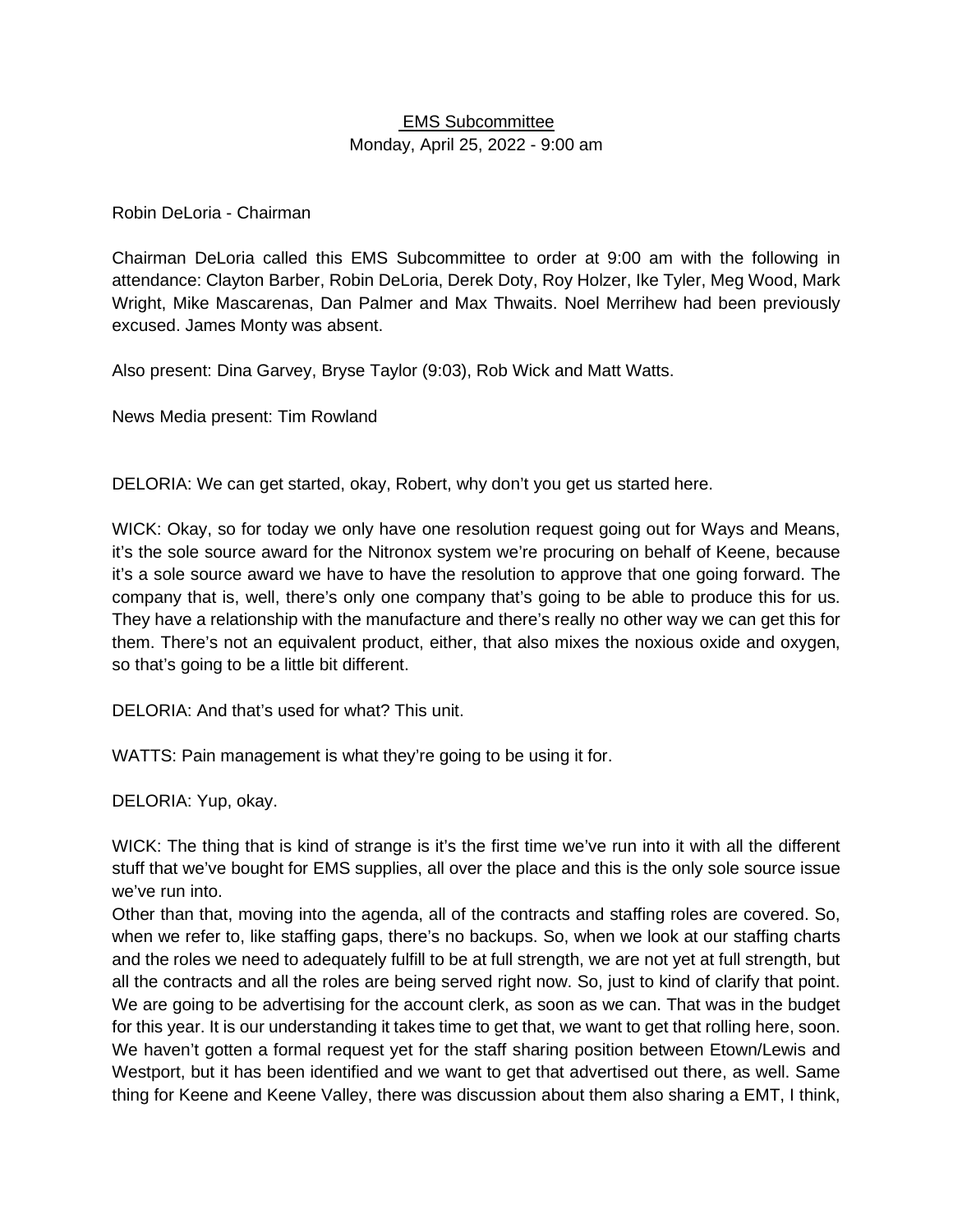but we have not gotten a formal request, yet, from them. Bryse, were you guys also in that April 11<sup>th</sup> meeting, that that was discussed?

THWAITS: He met with them, Keene wants their own, correction, Keene Valley wants their own staff, but also hasn't put in a formal request, yet.

DELORIA: Is that similar to the way that Newcomb was set up with that part-timer, because that person is also working elsewhere, other than Newcomb?

THWAITS: No, Keene Valley wants their own basic EMT.

WICK: So, it's like 2 total, 1 of each? Okay.

MASCARENAS: So, Rob, from a logistic standpoint, or Max or Matt, would the contract be altered to deal with that? Like Etown/Lewis, Westport, we had, I think an existing contract, we're already been there, right?

WICK: Yup

MASCARENAS: So, the grant's already paid for X amount of dollars?

WATTS: Yes

MASCARENAS: So, this person that they're requesting would automatically, the revenue would be coming from those agencies?

WATTS: Yes

WICK: Right, right, outside the grant, as a new addition, yes.

MASCARENAS: Keene would get their year?

WICK: I think this was, so with the procurements that we have lined up, we have, let me backtrack, the money that we allocated for both additional backup staffing and procurements to all the other agencies, there was \$495,000.00 total that we had set aside. Now, this does include the ambulance for Minerva, so of that we've got \$97,000.00 remaining. So, if we start providing staff out of that, then we're not really going to be able to provide additional equipment through the course of the rest of the grant program, just so that's aware.

### MASCARENAS: Okay

WICK: So, I don't know. I guess that's up to the Committee to decide, like if this is going to come out grant funds and just kind of burn it out, what's remaining or if this is something, because it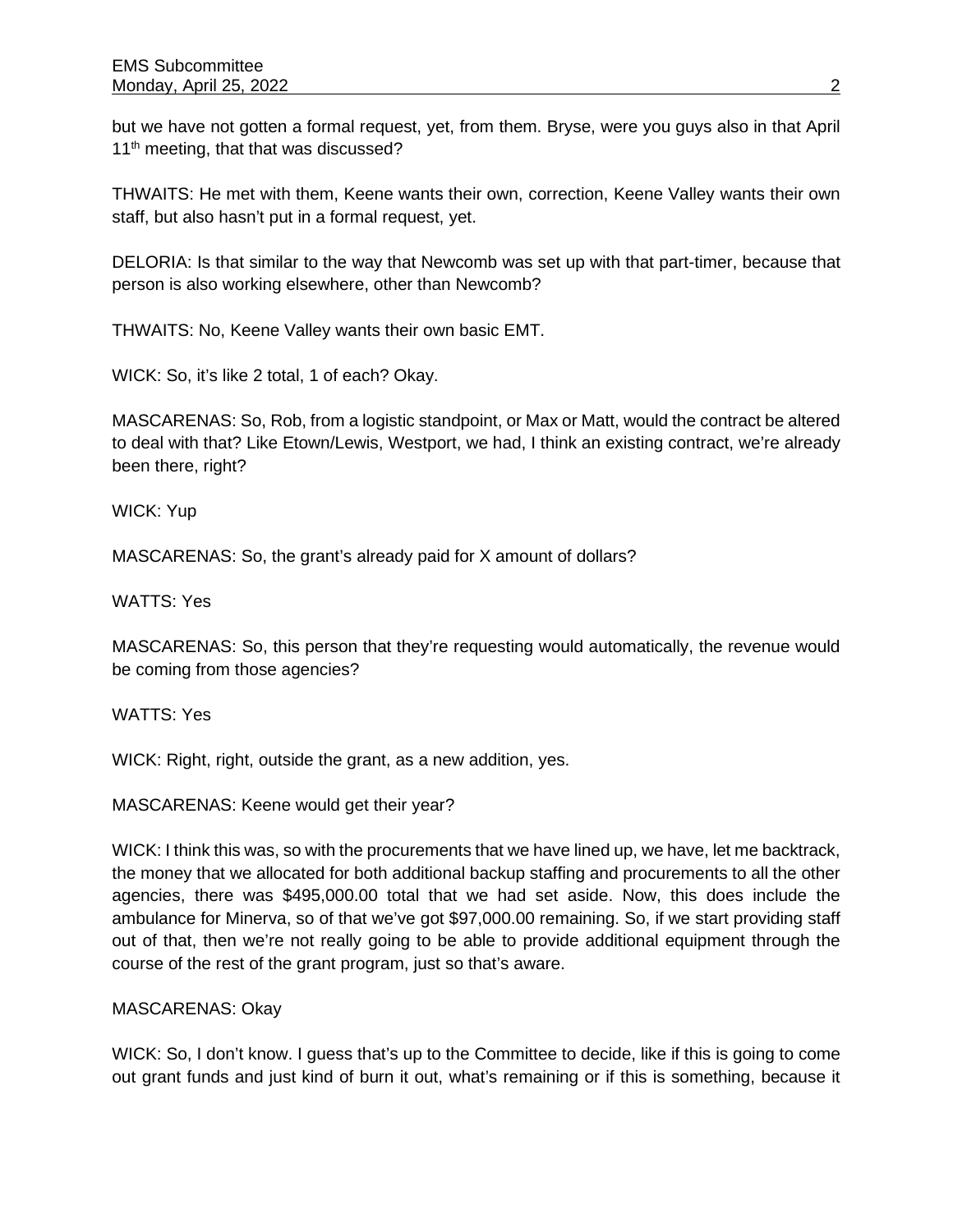was outside of the original allocation and kind of the scope of the budget for the grant, that this is going to have to be something that is paid in?

HOLZER: So, have those communities received anything else out of this initial grant funding?

WICK: Keene is getting that noxious oxide system. Keene Valley they didn't request anything previously and then Etown/Lewis and Westport, they've also had some benefits of the program.

HOLZER: So, how much is the Keene system?

WICK: I think it's like \$7,500.00, total.

HOLZER: Okay, so what would it be if we did say, okay, we're going to give the opportunity to have the one-year agreement, like we've done with other towns? It's either or, so how much would be looking at, if we wanted to extend that offer?

WICK: Wages, just for the EMT?

MASCARENAS: Wages somewhere around \$80,000.00, something like that.

HOLZER: That would burn up the rest of that grant money then?

WICK: For one year, yeah, for one year and this is, that value, that \$97,000.00 was kind of intended to carry us through, you know the next few years for having to do critical procurements and stuff like that.

DELORIA: So, you prefer earmarking that for equipment?

WICK: Well, equipment and some of the, what we were calling per-diems, that kind of staffing, as well and I think when we were looking at that it was an average of say \$50,000.00 a year, budgeted for that stuff. I don't think we used near that last year. I don't know if we're planning on using all of that this year, but it would be good to have a significant part of that set aside for the next couple of years.

HOLZER: So, Rob, didn't we put like a timeline when communities could jump on this whole thing?

MASCARENAS: Yes, we did and several, we even exceeded our timeline, I believe.

WATTS: A couple of times.

WICK: Yes, we did.

MASCARENAS: And kept going back.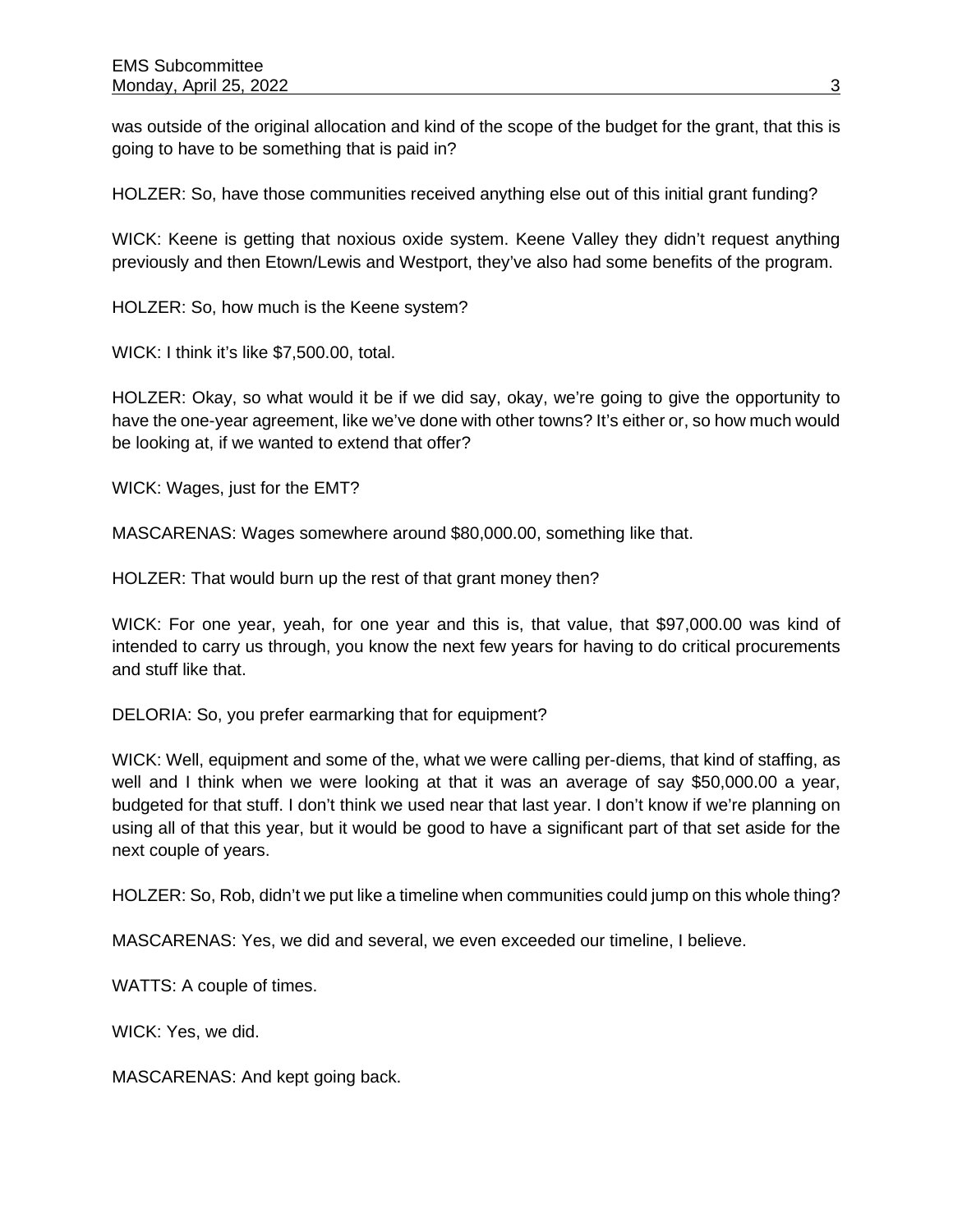HOLZER: So, I would be inclined, probably, then, with that being said, to just leave it for equipment. That's my recommendation to the Committee.

DELORIA: And per diems, correct?

WICK: Yes

DELORIA: I am good with that, as I am sure, anybody have an objection to that? And we'll just plan on that?

WICK: Okay.

Okay, so item #5, the training courses set up for this year. There were two that we are planning on doing, a day course in summer, a night course in fall. I don't think we have any dates that are finalized for those, yet.

TAYLOR: I have the dates for the night course for you.

WATTS: That starts August 8<sup>th</sup>.

TAYLOR: And ends January 14<sup>th</sup>.

WATTS: And it's 3/4<sup>th</sup> full already.

MASCARENAS: What does that mean? What's full?

WATTS: I think 20 is full and last I knew there was 14-15 signed up already.

MASCARENAS: That's good.

WATTS: And that was like within the first few days of it being announced.

MASCARENAS: What's the success rate, typically?

TAYLOR: 85%, roughly, for the basic class.

MASCARENAS: Good

DELORIA: What's the status on North Country application to provide those courses? Are we any closer to them being able to do that, do we know?

TAYLOR: There's a whole lot of shakeup going on with program agencies in education, right now. So, North Country is completing their course sponsorship application or has completed it and will have the support of the REMSCO for them to provide classes. Clinton Community College is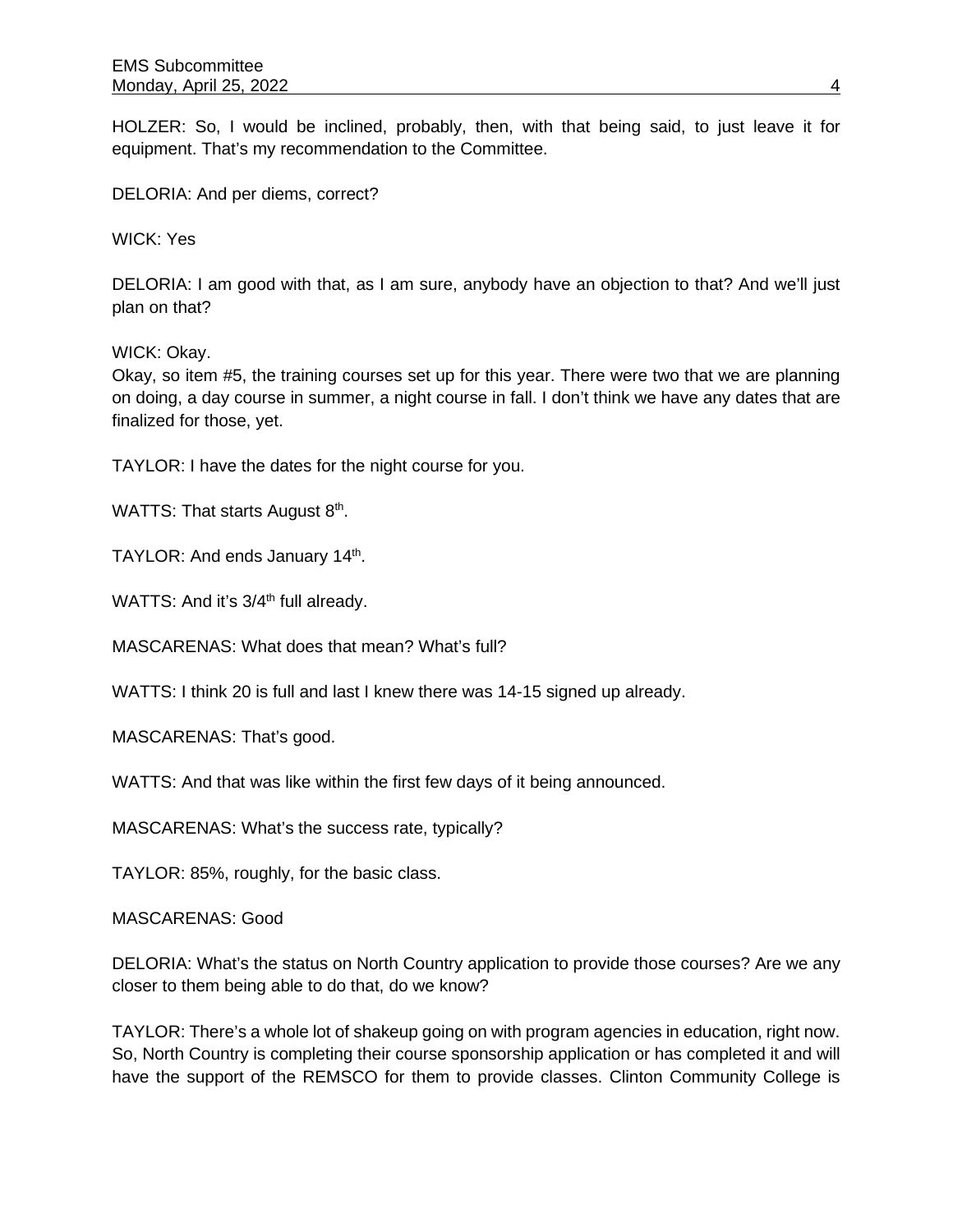picking up some classes and Elizabethtown Community Hospital is also looking at becoming a course sponsor, because Mountain Lakes REMSCO is not going to be a course sponsor anymore.

DELORIA: Or they're not?

TAYLOR: And Mountain Lakes, Inc. is not going to be a program agency for the REMSCO.

PALMER: What are they doing, just got out?

TAYLOR: Yeah, the State's pushing for consolidation. So, we'll be under North Country EMS Program Agency; which is the Fort Drum Regional Health Planning Organization. They do North Country REMSCO and they'll do the program agency for Mountain Lakes REMSCO. So, the education committee of the REMSCO has been working with any of the local sponsors we can find. Etown and our County is looking at doing a cost analysis to start providing some of those other courses.

DELORIA: And would North Country be part of that alliance?

TAYLOR: North Country would be a course sponsorship.

WATTS: It would be separate from Etown.

DELORIA: Right

WATTS: I believe that their application is in.

TAYLOR: I knew it was either completed or almost completed.

WICK: Okay, we're not sure quite the status of this scheduling software and its adoption into the County, the MUNIS module that was, I think being acquired. So, we're going to proceed forward with an independent solution, for now. It's going to be roughly \$4,500.00 a year for this software. A couple of different ones that we've looked at. They're all about the same kind of price. They all kind of do some of the similar functions. We're just kind of weighting some of the different features that will benefit these guys the most, whether it can be a permanent solution that they can use or if the solution from MUNIS ends up being something beneficial later on or widely adoptable. But, the ones that we've looked at, they're pretty opened source. You know this is something that the, all the EMS practitioners would be able to access from smartphones and stuff like that, scheduling requests, these kinds of things, so it would be pretty dynamic. So, we'll try and get that in, pretty soon.

So, Bryse, do you want to speak to the budget updates that you were queuing me on, recently, with what was included from the State and what was not and some of the impacts that are going to happen?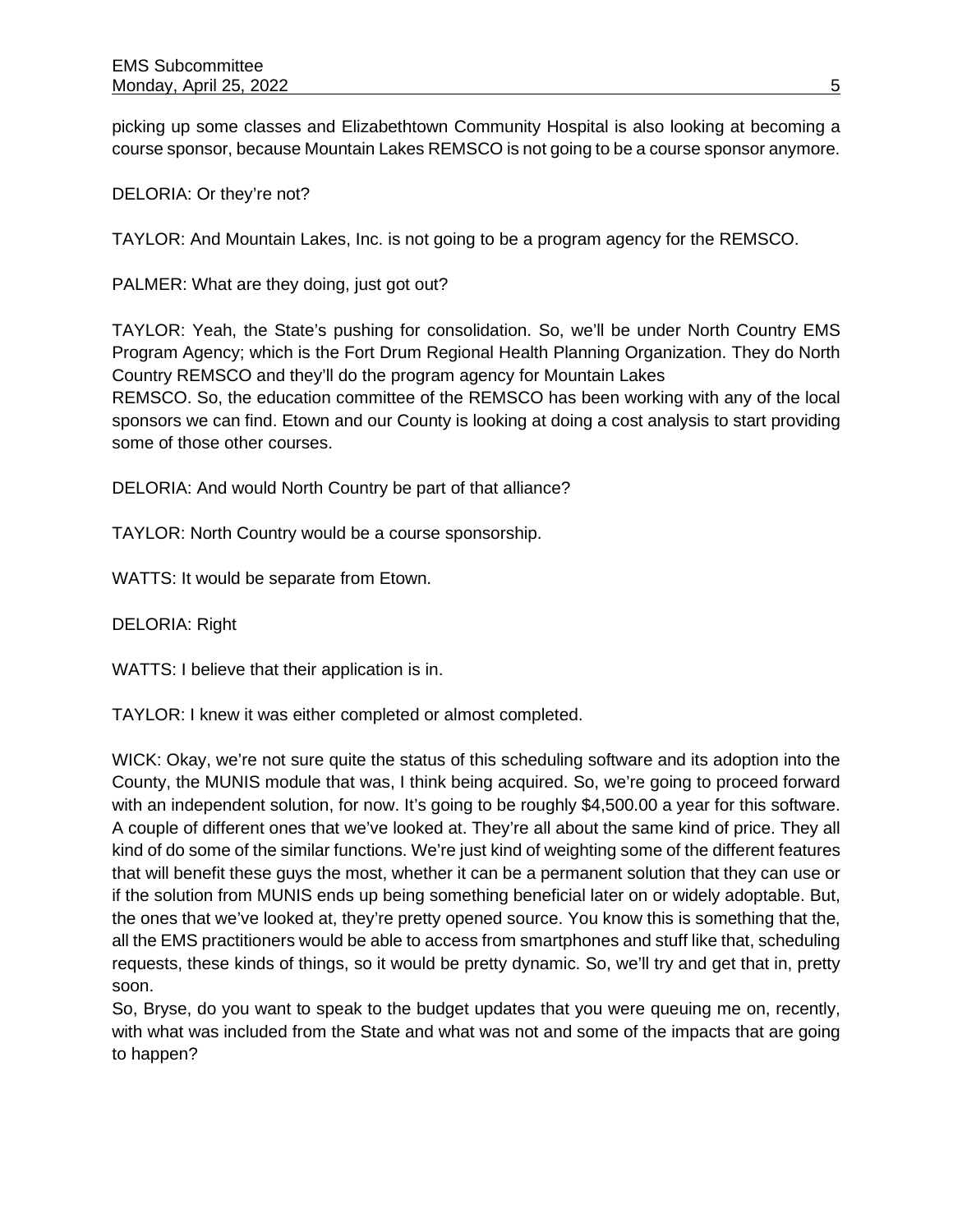TAYLOR: Yes, so currently a lot of community outreach stuff that we've been doing, vaccination support, pods, community paramedicine that were perusing, is all enabled, only under executive order. It's actually statutorily prohibitive. There was a push to include changes to that statute in the Governor's Budget Bill, but that did not pass. So, after the Executive Order expires and they're not expecting the Executive Order to continue until the statutory changes can happen, community paramedicine, vaccinations, alternative designation transports are all going to be prohibitive. We reached a really good place with our attempt at a program. We have some buy-in from local stakeholders, but we're going to put a pause in the program now while we push for legislative change to make that feasible for us to do it.

DELORIA: Can you put that in the form a resolution to pass it at the next Full Board meeting, next week and we'll support that?

TAYLOR: Yeah, I don't know if we had a resolution for the Community Paramedicine Program to start with.

DELORIA: The legislative change.

TAYLOR: Absolutely. There are several committees of the State EMS Council and some advisory groups to the Commissioner of Health that are pushing forth suggestions to change 4800 definitions and add some other stuff.

DELORIA: Yup, I think it would be important if we did from the whole County Board seeing we have this program in place.

TAYLOR: And then some mixed news, part of the budget that did pass is called the EMS Cost Recovery Act, it allows fire departments to bill. I don't know the exact wording, because they haven't written the actual bill, yet. But, a couple of prohibitions, the fire departments have to have had an active CON, as of 01/01/22 in order to bill.

DELORIA: So, would we, under your CON be part of that?

WATTS: No

TAYLOR: No, you have your own CON.

DELORIA: We do, yeah.

TAYLOR: Then you can. But, Moriah Fire couldn't start an ambulance company and start billing, because they don't have a CON right now, the CON is held by the ambulance company.

DELORIA: And if they do it after the fact then would it be possible for them?

WATTS: No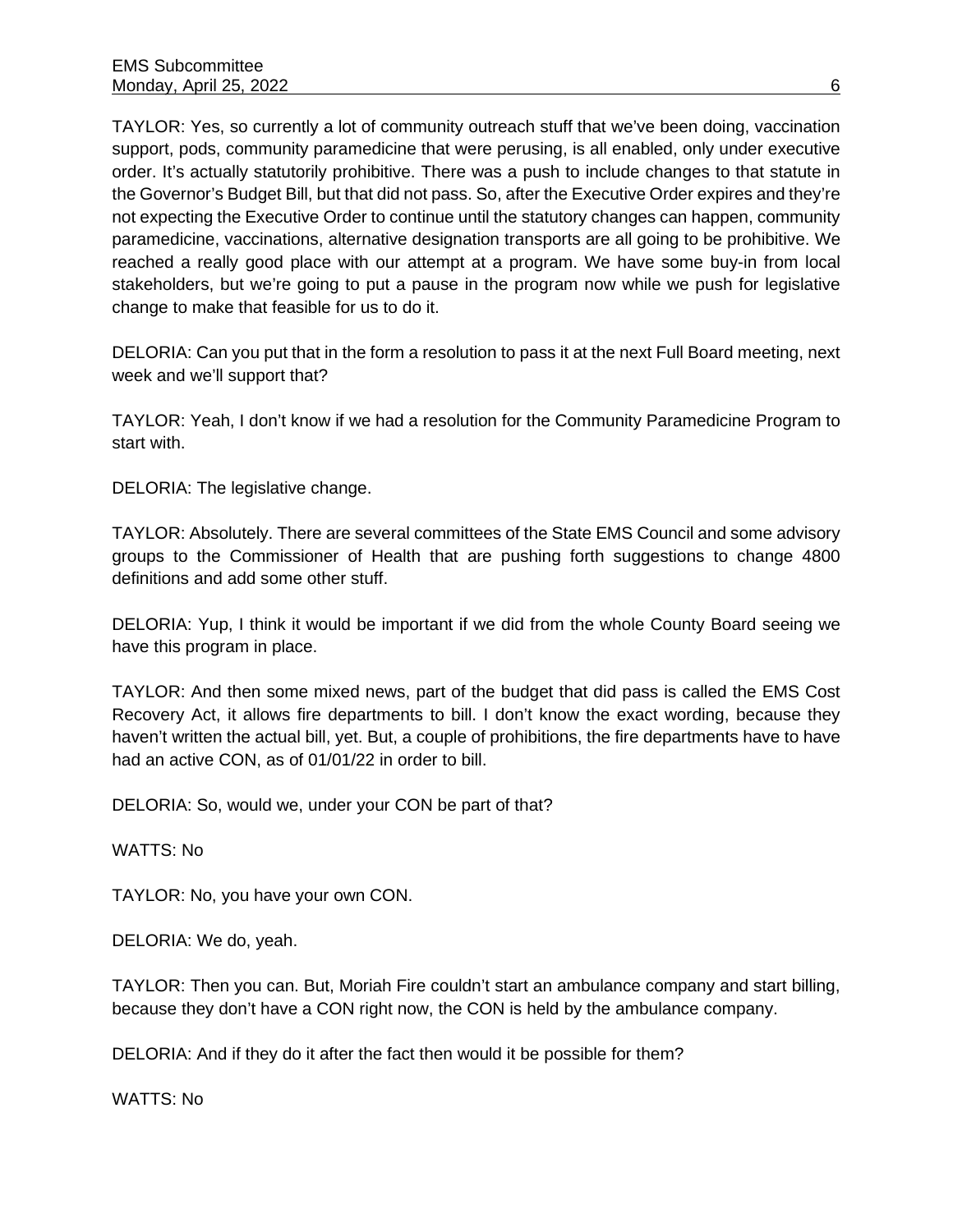TAYLOR: They're not eligible to bill if they were not actively providing service.

DELORIA: One of those grandfather laws.

TAYLOR: But, that will address Newcomb and Keene Valley. I don't know if Keene Fire retained their CON or if Keene EMS took the CON from Keene Fire.

DELORIA: But, essentially we're going to do that under the County, correct, Newcomb?

TAYLOR: No

DELORIA: Oh, we're not? We're never going to do it under the County?

TAYLOR: We can't do it under the County.

DELORIA: For Newcomb?

TAYLOR: Yes, correct. Before this passed, there was not a way for us to bill on your behalf that didn't involve, leasing, you would lease your operations to the County.

DELORIA: Yeah, I know. It's like a deck of cards and you're stacking the deck.

TAYLOR: And then Dan Palmer recommended against doing any of that, because of the statutory.

DELORIA: When does this take place, do we know?

TAYLOR: As soon as the bill is written. It's supposed to by the end of the year, in the budget that passed.

DELORIA: So, a work in progress.

BARBER: It would be the same for the Town of Chesterfield; correct? Because our CON is through Plattsburgh, if I'm not mistaken.

TAYLOR: For Keeseville, I think Keeseville Fire has your CON in the contract, for Plattsburgh to provide service.

BARBER: Okay

TAYLOR: You would have to check.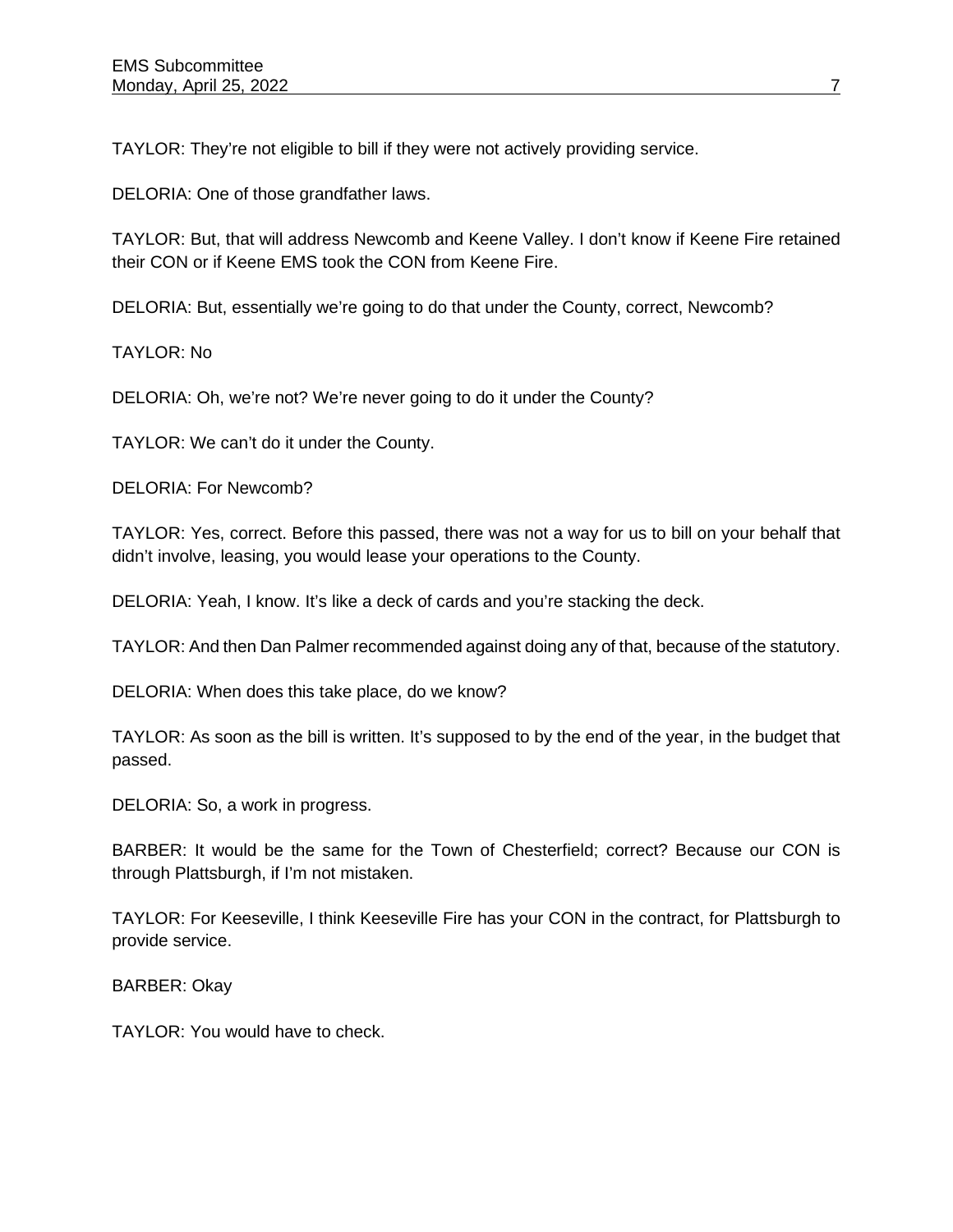BARBER: The reason why I'm questioning that is because I just went, they had an EMS meeting last week, of course I was trying to get them to sign the contract and they definitely have some questions on that and that contract was not signed last year or correct me, if I'm wrong.

TAYLOR: The new one that Dan Manning put together was not signed last year.

BARBER: So, they definitely have some questions on contract that they would like answered.

MASCARENAS: Contract with the County or contract with?

BARBER: Contract with the County.

MASCARENAS: Okay

TAYLOR: The one that has staffing, procurement and ALS intercepts all rolled into one, I am guessing.

DELORIA: So, you'll get with Dan Manning on that?

BARBER: I will, I will, because they even want me to bring it to the Town Attorney and have him look it over, but they're following through with Plattsburgh, also on the billing. I couldn't explain it to them, you know they were asking questions on, because I said, obviously there were two dropped calls according to the paperwork, last month, and they were questioning on what are we calling dropped calls. You know, one called that they had, Willsboro came to their aid, well, they called in case they needed them and then Willsboro was never dispatched. So, is that considered one of their dropped calls? That was their question.

TAYLOR: I don't know, because they're dispatched through Clinton County. So, it would be whatever Clinton County's criteria for a dropped call is.

MASCARENAS: What's ours, Bryse?

TAYLOR: So, if you have a first call in your district and it goes to mutual aid, that's a dropped call.

PALMER: It doesn't mean it doesn't get answered.

TAYLOR: Somebody else answered the call and if it's the second call in your district, it doesn't count against you as a dropped call, because you met your first call and got a crew together. So, the second call doesn't count against you as a dropped call.

BARBER: Okay, so are you telling me it wasn't, because Willsboro responded?

TAYLOR: I'm telling you I'm not sure, because I don't know Clinton County's criteria and they're dispatched through Clinton County.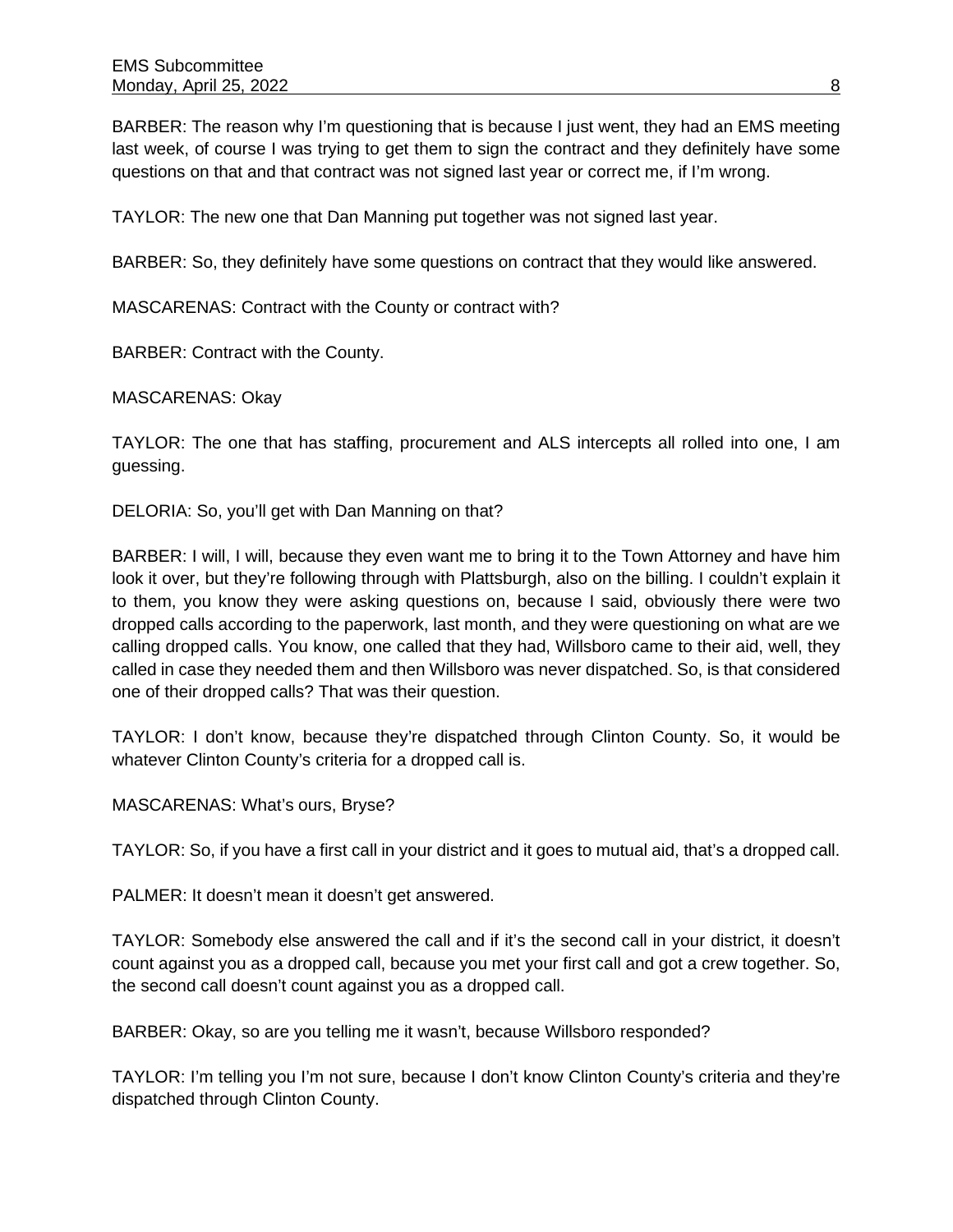BARBER: So, I am talking about the report though, that I got from Essex County, supposedly Keeseville had two dropped calls. Is that not so?

TAYLOR: I don't think so. I don't know where that report would come from.

BARBER: Last month we did not have two dropped calls. The month before that, I believe they were accounted for one dropped call.

TAYLOR: If it's on, is it on the list of total, the entire County?

### BARBER: Yes

TAYLOR: Yeah, because we don't dispatch to Keeseville, I don't think that that is accurate. I'll talk to Scott. Your dropped call statistics should come from Clinton County, because they're dispatching agency.

BARBER: The next time I get a report, I'll show you, maybe I'm not understanding.

TAYLOR: Well, it may be on the report and it may just be a system error from the dispatch software, saying you dropped a call, even though we don't dispatch. So, we'll have our person that runs all our reports look into that and fix it going forward.

### BARBER: Okay

WICK: Okay, the only other thing I did want to mention here, so when you flip to page 3, I did expand the section there that kind of goes into kind of showing how that money was allocated for the procurement and staffing and all that. So, it's got a list of all the different communities and some of the different things we're providing and then it kind of shows the cost allocation status for each of those. So, we'll keep that updated every month and if there's any questions on any of that, please just let me know and I can keep you updated.

DELORIA: Do you anticipate getting any money from Albany on some of this that's pending? Your guess is as good as mine, that's how you answer that.

WICK: I can tell you, it's all been sent in and they said, yup, okay, we're good and we're just kind of waiting for a check or a high percentage of what we submitted and wait for them to send the other 10% or 20% that they kind of sometimes hold in retainer.

MASCARENAS: Rob, claim #3, it says in progress, I am assuming that it hasn't been submitted yet?

WICK: Oh, it's been submitted.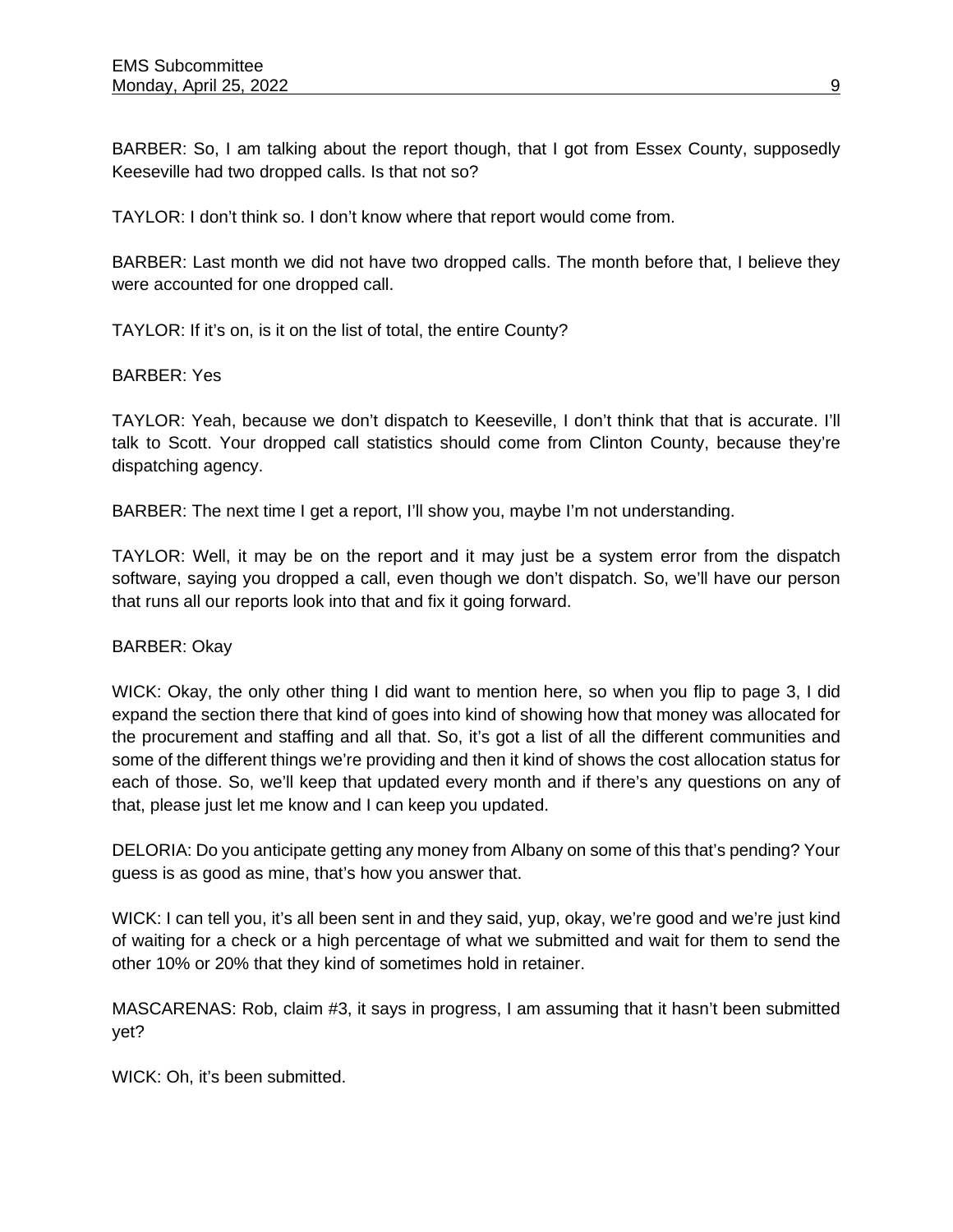MASCARENAS: Okay, Claim #3 has?

WICK: Yeah, I am just kind of waiting on their finance folks to say, yes, okay, we're tracking on this, we don't have any other questions to pester you with and we're going to send you money at some future date.

MASCARENAS: They owe us about \$2 million?

WICK: It was \$1.1 for Claim #3.

MASCARENAS: Right, but Claim #2 is also outstanding? It says pending.

WICK: Right, so, all together, yes. To answer your question, it is close \$2 million total.

DELORIA: So, then that will move from in progress to pending and it will land in there for a while?

WICK: Yes

PALMER: And that is why the County needs fund balance.

WICK: Any other questions?

DELORIA: Anybody have anything for these gents?

TAYLOR: So, just a follow up, he asked us to look into the call to the school at the last meeting.

DELORIA: Yeah, I think Mr. Monty had requested some information on that. What did you discover?

TAYLOR: So, they were dispatched in the evening, they had a full crew sent 2 minutes after the page went out and they were on scene within 17 minutes and there was some inclement weather that night.

DELORIA: In Newcomb that's a great response time, if you get there in 17 minutes, I'll tell you that right now.

TAYLOR: Yeah, I don't have any like follow-up on the actual patient, but they were at the hospital 32 minutes after the time of call. So, we did follow-up on that.

DELORIA: Okay, anything for us, Matt? Max? Anything else? We stand adjourned, thank you.

# **AS THERE WAS NO FURTHER BUSINESS TO COME BEFORE THIS TASK FORCE IT WAS ADJOURNED AT 9:25 AM.**